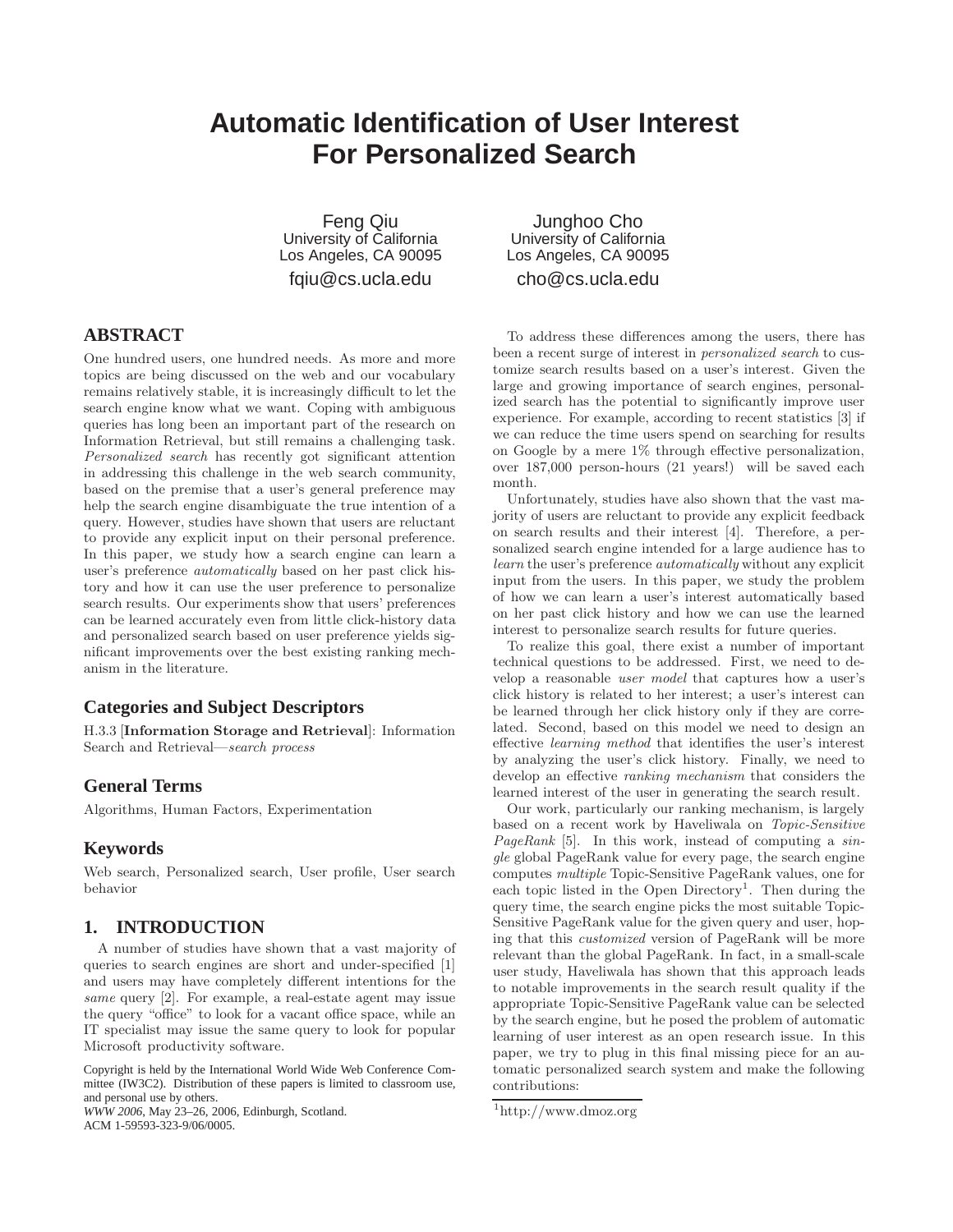- We provide a formal framework to investigate the problem of learning a user's interest based on her past click history. As part of this framework, we propose a simple yet reasonable model on how we can succinctly represent a user's interest and how the interest affects her web click behavior.
- Based on the formal user model, we develop a method to estimate her hidden interest automatically based on her observable past click behavior. We provide theoretical and experimental justification of our estimation method.
- Finally, we describe a ranking mechanism that considers a user's hidden interest in ranking pages for a query based on the work in [5]. We conduct a user survey to evaluate how much the search quality improves through this personalization. While preliminary, our survey result indicates significant improvement in the search quality — we observe about  $25\%$  improvement over the best existing method — demonstrating the potential of our approach in personalizing web search.

The rest of this paper is organized as follows. We first provide an overview of Topic-Sensitive PageRank in Section 2, on which our work is mainly based. In Section 3 we describe our models and methods. Experimental results are presented in Section 4. We finally review related work in Section 5 and conclude the paper in Section 6.

#### **2. BACKGROUND**

In this section we briefly present some basic background for our work. We will start by presenting the PageRank algorithm in Section 2.1, then we will proceed to Topic-Sensitive PageRank in Section 2.2.

#### **2.1 PageRank**

The key idea behind PageRank is that, when a page  $p_0$ links to a page  $p$ , it is probably because the author of page  $p_0$  thinks that page p is important. Thus, this link adds to the importance score of page p. How much score should be added for each link? Intuitively, if a page itself is very important, then its author's opinion on the importance of other pages is more reliable; and if a page links to many pages, the importance score it confers to each of them is decreased. This simple intuition leads to the following formula of computing PageRank: for each page  $p$ , let  $\mathcal{A}_p$  denote the set of pages linking to  $p, l_{p_0}$  denote the number of out-links on page  $p_0$ , and  $PR(p)$  denote the PageRank of page p, then

$$
PR(p) = \sum_{p_0 \in \mathcal{A}_p} PR(p_0) / l_{p_0}
$$
 (1)

Another intuitive explanation of PageRank is based on the random surfer model [6], which essentially models a user doing a random walk on the web graph. In this model, a user starts from a random page on the web, and at each step she randomly chooses an out-link to follow. Then the probability of the user visiting each page is equivalent to the PageRank of that page computed using the above formula.

However, in real life, a user does not follow links all the time in web browsing; she sometimes types URL's directly and visits a new page. To reflect this fact, the random surfer model is modified such that at each step, the user follows one

of the out-links with probability  $d$ , while with the remaining probability  $1 - d$  she gets bored and jumps to a new page. Under the standard PageRank, the probability of this jump to a page is uniform across all pages; when a user jumps, she is likely to jump to any page with equal probability. Mathematically, this is described as  $E(p) = 1/n$  for all p, where  $E(p)$  is the probability to jump to page p when she gets bored and  $n$  is the total number of web pages. We call such a jump a *random jump*, and the vector  $\mathbf{E} = [E(1), \ldots, E(n)]$ a random jump probability vector. Thus we have the following modified formula<sup>2</sup>:

$$
PR(p) = d * \sum_{p_0 \in A_p} PR(p_0) / l_{p_0} + (1 - d) * E(p) \qquad (2)
$$

The computed PageRank values are used by search engines during query processing, such that the pages with high PageRank values are generally placed at the top of search results.

Note that under the standard PageRank, every page is assigned a single global score independently of any query. Therefore, PageRank can be deployed very efficiently for online query processing because it can be precomputed offline before any query. However, because all pages are given a single global rank, this standard PageRank cannot incorporate the fact that the relative importance of pages may change depending on a query.

# **2.2 Topic-Sensitive PageRank**

The Topic-Sensitive PageRank scheme (TSPR) proposed in [5] is an interesting extension of PageRank that can potentially provide different rankings for different queries, while essentially retaining the efficiency advantage of the standard PageRank. In the TSPR scheme, multiple scores, instead of just one, are computed for each page, one for every topic that we consider. More precisely, to compute TSPR with respect to topic  $t$ , we first define a biased random jump probability vector with respect to topic t,  $\mathbf{E}_t = [E_t(1), \ldots, E_t(n)]$ , as

$$
E_t(p) = \begin{cases} 1/n_t & \text{if page } p \text{ is related to topic } t \\ 0 & \text{otherwise,} \end{cases}
$$
 (3)

where  $n_t$  is the total number of pages related to topic t. The set of pages that are considered related to topic  $t$  (i.e., the pages whose  $E_t(p)$  value is non-zero) are referred to as the bias set of topic t. Then the TSPR score of page p with respect to  $t$  is defined as

$$
TSPR_t(p) = d * \sum_{p_0 \in A_p} TSPR_t(p_0)/l_{p_0} + (1 - d) * E_t(p).
$$
\n(4)

Note the similarity of Equations 2 and 4. Under the random surfer model interpretation, the biased vector  $\mathbf{E}_t$  means that when a user jumps, she jumps only to the pages related to topic t. Then  $TSPR_t(p)$  is equivalent to the probability of the user's arriving at v when her random jumps are biased this way.

Assuming that we consider m topics, m TSPR scores are computed for each page, which can be done offline. Then during online query processing, given a query, the search engine figures out the most appropriate TSPR score and uses it to rank pages.

<sup>&</sup>lt;sup>2</sup>Here we skip the discussion on how we deal with dangling pages for brevity. See [6] for more details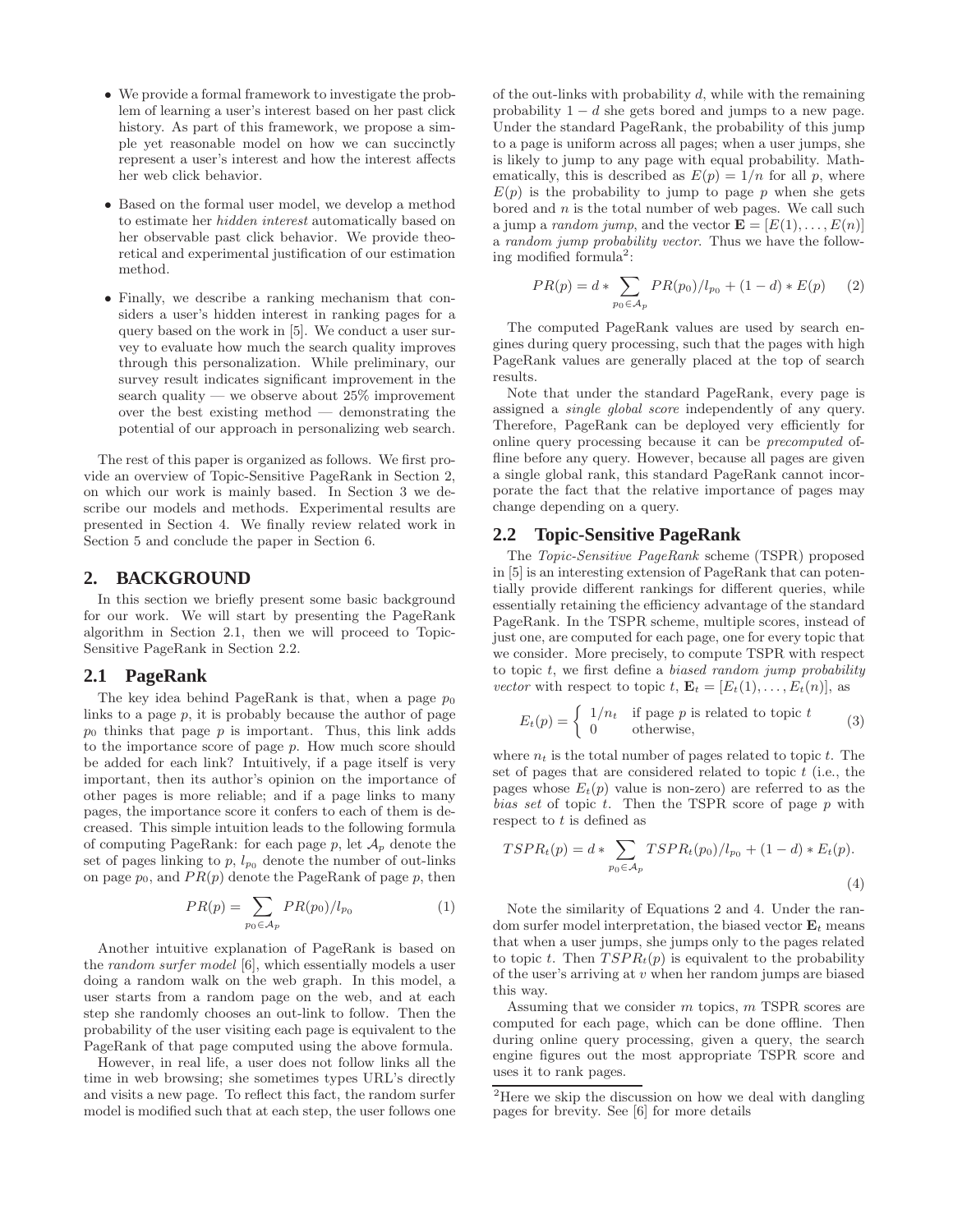In [5], Haveliwala computed TSPR values considering the first-level topics listed in the Open Directory and showed that TSPR provides notable performance improvement over the standard PageRank if the search engine can effectively estimate the topic to which the user-issued query belongs. In the paper, the author also posed the problem of automatic identification of user preference as an open research issue, which can help the search engine pick the best TSPR for a given query and user.

# **3. PERSONALIZED SEARCH BASED ON USER PREFERENCE**

We now discuss how we build upon the result of TSPR to personalize search results. In particular, we describe our framework on how we can learn a user's personal preference automatically based on her past click history and how we can use the preference during query time to rank search results for the particular user.

In Section 3.1 we first describe our representation of user preferences. Then in Section 3.2 we propose our user model that captures the relationship between users' preferences and their click history. In Section 3.3 we proceed to how we learn user preferences. Finally in Section 3.4 we describe how to use this preference information in ranking search results.

#### **3.1 User Preference Representation**

Given the billions of pages available on the web and their diverse subject areas, it is reasonable to assume that an average web user is interested in a limited subset of web pages. In addition, we often observe that a user typically has a small number of *topics* that she is primarily interested in and her preference to a page is often affected by her general interest in the topic of the page. For example, a physicist who is mainly interested in topics such as science may find a page on video games not very interesting, even if the page is considered to be of high quality by a video-game enthusiast. Given these observations, we may represent a user's preference at the granularity of either topics or individual web pages as follows:

Definition 1 (Topic Preference Vector) A user's topic preference vector is defined as an m-tuple  $\mathbf{T} = [T(1), \ldots, T(m)]$ , in which  $m$  is the number of topics in consideration and  $T(i)$  represents the user's degree of interest in the  $i^{th}$  topic  $\sum_{i=1}^{m} T(i) = 1.$ (say, "Computers"). The vector T is normalized such that

Example 1 Suppose there are only two topics: "Computers" and "News," and a user is interested in "Computers" three times as much as she is interested in "News," then the topic preference vector of the user is  $[0.75, 0.25]$ .

Instead of the above, we may represent a user's interest at the level of web pages.

Definition 2 (Page Preference Vector) A user's page preference vector is defined as an *n*-tuple  $\mathbf{P} = [P(1), \ldots, P(n)],$ in which n is the total number of web pages and  $P(i)$  represents the user's degree of interest in the  $i^{th}$  page. The vector **P** is normalized such that  $\sum_{i=1}^{n} P(i) = 1$ .

In principle, the page preference vector may capture a user's interest better than the topic preference vector, because her interest is represented in more detail. However, we

note that our goal is to learn the user's interest through the analysis of her past click history. Given the billions of pages available on the web, a user can click on only a very small fraction of them (at most hundreds of thousands), making the task of learning the page preference vector very difficult; we have to learn the values of a billion-dimension vector from hundreds of thousands data points, which is bound to be inaccurate. Due to this practical reason, we use the topic preference vector as our representation of user interest in the rest of this paper.

We note that the this choice of preference representation is valid only if a user's interest in a page is mainly driven by the topic of the page. We will try to check the validity of this assumption later in the experiment section — even though in an indirect way  $-$  by measuring the effectiveness of our search personalization method based on topic preference vectors.

In Table 1, we summarize the symbols that we use throughout this paper. The meaning of some of the symbols will be clear as we introduce our user model.

| Symbol                           | Meaning                                         |
|----------------------------------|-------------------------------------------------|
| $\boldsymbol{n}$                 | The total number of web pages                   |
| m                                | The number of topics in consideration           |
| T(i)                             | A user's topic preference on the $i^{th}$ topic |
| P(i)                             | A user's page preference on the $i^{th}$ page   |
| V(p)                             | A user's probability of visiting page $p$       |
| $\mathbf{E}_{\text{t}}$          | Biased random jump probability vector           |
|                                  | with respect to topic $t$                       |
| PR(p)                            | PageRank of page $p$                            |
| $\overline{TSPR}_{t}(p)$         | Topic-Sensitive PageRank of page $p$<br>on      |
|                                  | topic $t$                                       |
| $\overline{PPR}_{\mathbf{T}}(p)$ | Personalized PageRank of page $p$ for the       |
|                                  | user whose topic preference vector is $T$       |

Table 1: Symbols used throughout this paper and their meanings

#### **3.2 User Model**

To learn the topic preference vector of a user from her past click history, we need to understand how the user's clicks are related to her preference. In this section, we describe our user model that captures this relationship. As a starting point, we first describe the topic-driven random surfer model.

#### Definition 3 (Topic-Driven Random Surfer Model)

Consider a user with topic preference vector T. Under the topic-driven random surfer model, the user browses the web in a two-step process. First, the user chooses a topic of interest t for the ensuing sequence of random walks with probability  $T(t)$  (i.e., her degree of interest in topic t). Then with equal probability, she jumps to one of the pages on topic  $t$ (i.e, pages whose  $E_t(p)$  values are non-zero). Starting from this page, the user then performs a random walk, such that at each step, with probability  $d$ , she randomly follows an out-link on the current page; with the remaining probability 1− d she gets bored and picks a new topic of interest for the next sequence of random walks based on T and jumps to a page on the chosen topic. This process is repeated forever.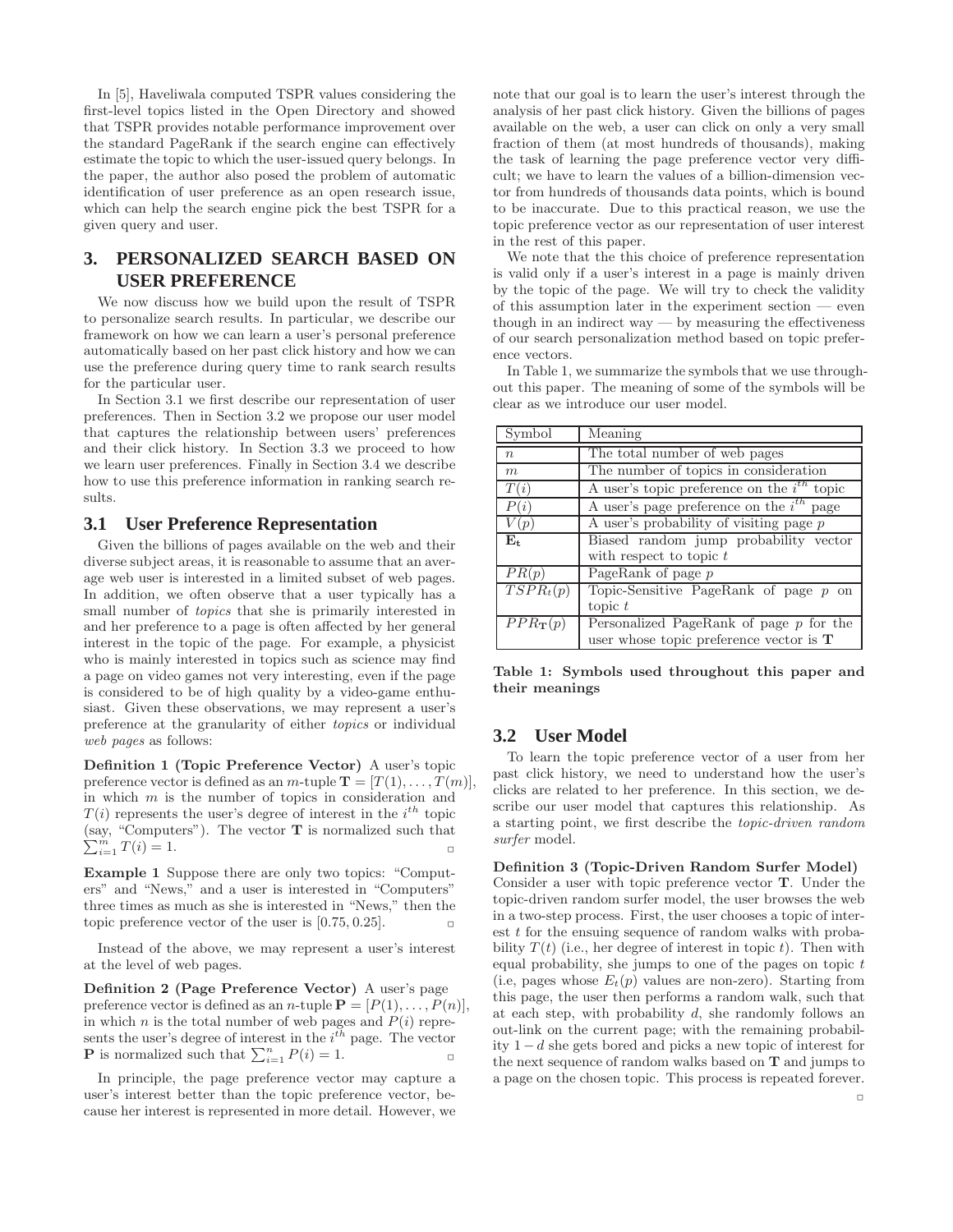Example 2 Suppose there are only two topics: "Computers" and "News," and a user's topic preference vector is [0.7, 0.3]. Under the topic-driven random surfer model, this means that 70% of the the user's "random-walk sessions" (the set of pages that the user visits by following links) start from computer-related pages and 30% start from newsrelated pages. Note the difference of this model from the standard random surfer model, where the user's random walk may start from any page with equal probability.

Given this model and the discussion in Section 2.2, we can see that ,  $TSPR_t(p)$ , the Topic-Sensitive PageRank of page  $p$  with regard to topic  $t$ , is equivalent to the probability of a user's visiting page p when the user is only interested in topic t (i.e.,  $T(i)$  is 1 for  $i = t$  and 0 otherwise).

In general, we can derive the relationship between a user's visit to a page and her topic preference vector T. To help the derivation, we first define a user's visit probability vector

Definition 4 (Visit Probability Vector) A user's visit probability vector is defined as an *n*-tuple  $V = [V(1), \ldots, V(n)],$ in which  $n$  is the total number of pages and  $V(i)$  represents the user's probability to visit the page  $i$ . We assume the vector **V** is normalized such that  $\sum_{i=1}^{n} V(i) = 1$ .

Given this definition, it is straightforward to derive the following relationship between a user's visit probability vector  $V$  and the user's topic preference vector  $T$  based on the linearity property of TSPR [5]:

Lemma 1 Consider a user with the topic preference vector  $\mathbf{T} = [T(1), \ldots, T(m)]$  and the visit probability vector  $\mathbf{V} =$  $[V(1), \ldots, V(n)]$ . Under the topic-driven random surfer model,  $V(p)$ , the probability to visit page p, is given by

$$
V(p) = \sum_{i=1}^{m} T(i) * TSPR_i(p)
$$
\n<sup>(5)</sup>

Due to space constraints, we provide all detailed proofs in the extended version of this paper [7].

Note that Equation 5 shows the relationship between a user's visits and her topic preference vector if the user follows the topic-driven random surfer model. In practice, however, the search engine can only observe the user's clicks on its search result, not the general web surfing behavior of the user. That is, the user clicks that the search engine observes is not based on the topic-driven random surfer model; instead the user's clicks are heavily affected by the rankings of search results. To address this discrepancy, we now extend the topic-driven random-surfer model as follows:

Definition 5 (Topic-Driven Searcher Model) Consider a user with topic preference vector T. Under the topicdriven searcher model, the user always visits web pages through a search engine in a two-step process. First, the user chooses a topic of interest t with probability  $T(t)$ . Then the user goes to the search engine and issues a query on the chosen topic  $t$ . The search engine then returns pages ranked by  $TSPR_t(p)$ , on which the user clicks.

To derive the relationship between a user's visit probability vector  $V$  and her topic preference vector  $T$  under this new model, we draw upon the result from a recent study by Cho and Roy [8]. In [8], the authors have shown that when a user's clicks are affected by search results ranked by

 $PR(p)$ , the user's visit probability to page p,  $V(p)$ , is proportional to  $PR(p)^{9/4}$ , as opposed to  $PR(p)$  as predicted by the random-surfer model. Given this new relationship, it is relatively straightforward to prove the following:

Theorem 1 Consider a user with the topic preference vector  $\mathbf T$  and the visit probability vector  $(V)$ . Then under the topic-driven searcher model,  $V(p)$  is given by<sup>3</sup>

$$
V(p) = \sum_{i=1}^{m} T(i) * [TSPR_i(p)]^{9/4}
$$
 (6)

Note that Equation 6 is equivalent to Equation 5 except that the term  $TSPR_i(p)$  is replaced with  $[TSPR_i(p)]^{9/4}$ , a replacement coming from the result in [8].

In the rest of this paper, we will assume the above topicdriven searcher model as our main user model and use Equation 6 as the relationship between a user's visit probability vector and her topic preference vector.

#### **3.3 Learning Topic Preference Vector**

We now turn our attention to how we can learn a user's topic preference vector from the user's past click history on search results. Roughly, this learning can be done based on our user model, in particular Equation 6, which describes the relationship between a user's visits, her topic preference, and the Topic-Sensitive PageRank values of the pages. Note that among the variables in the equation we can measure  $V(p)$  values experimentally by observing the user's clicks on search results as we illustrate in the following example:

Example 3 Suppose there exist 10 pages on the web and through the past searches, the user has visited the first page twice, the second page once and none of the other pages. The user's visit probability vector is then can be estimated as  $\mathbf{V} = \begin{bmatrix} \frac{2}{3}, \frac{1}{3}, 0, \dots, 0 \end{bmatrix}$  given the click history.

Also, the  $TSPR_i(p)$  values in Equation 6 can be computed from Equation 4 based on the hyperlink structure of the web and a reasonable choice of the bias set for each topic. The only unknown variables in Equation 6 are  $T(i)$  values, which can be derived from other variables in the equation. Formally, this learning process can be formulated as the following problem:

**Problem 1** Given the user visit probability vector  $V =$  $[V(1), \ldots, V(n)]$ , and m Topic-Sensitive PageRank vectors  $\mathbf{TSPR}_i = [TSPR_i(1), \ldots, TSPR_i(n)]$  for  $i = 1, \ldots, m$ , find the user's topic preference vector  $\mathbf{T} = [T(1), \ldots, T(m)]$  that satisfies

$$
\mathbf{V} = \sum_{i=1}^{m} T(i) \cdot \mathbf{TSPR}_{i}^{9/4}
$$
 (7)

Here, we use the notation  $A^k$  to denote a vector whose elements are the elements of **A** raised to the kth power.  $\Box$ 

There exist a number of ways to approach this problem. In particular, regression-based and maximum-likelihood methods are two of the popular techniques used in this context:

<sup>3</sup>Even if the  $TSPR_i(j)$  values are normalized such that  $\sum_{j=1}^{n} TSPR_i(j) = 1$ , it may be that  $TSPR_i(j)^{9/4}$  values do not satisfy  $\sum_{j=1}^{n} TSPR_i(j)^{9/4} = 1$ . In Equation 5, we assume that we have already renormalized  $TSPR_i(j)$  values such that  $\sum_{j=1}^{n} TSPR_i(j)^{9/4} = 1$  for every *i*.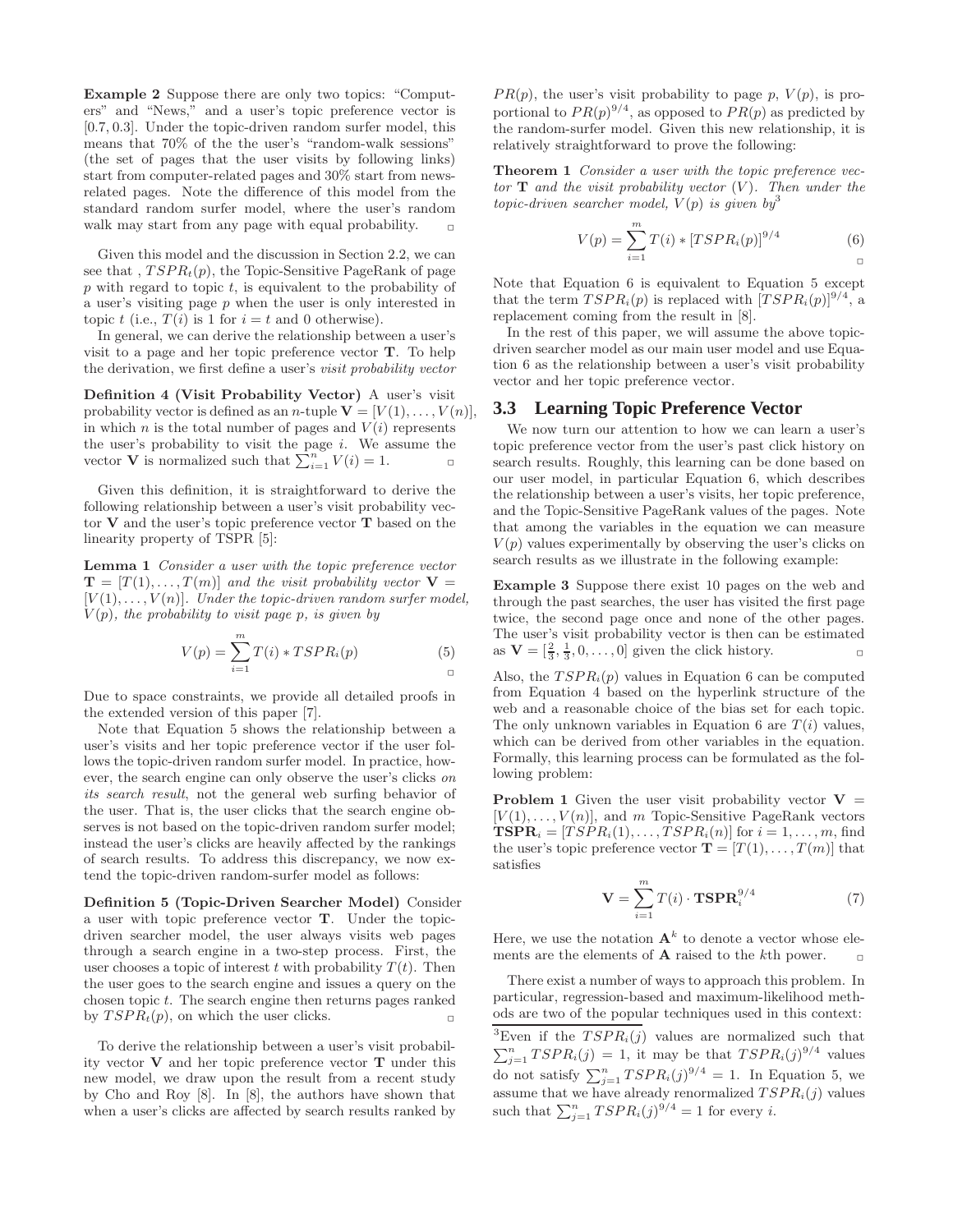1. Linear regression: Because the topic-driven searcher model is an approximation of what users do and because a search engine can observe a relatively small number of user clicks, the V vector measured from user clicks cannot be identical to the one prescribed by the model. Linear regression is a popular method used in this scenario. It picks the unknown parameter values such that the difference between what we observe and what the model prescribes is minimized. In our context, it determines the  $T(i)$  values that minimize the square-root error  $\left|\mathbf{V} - \left(\sum_{i=1}^{m} T(i) \cdot \mathbf{TSPR}_{i}^{9/4}\right)\right|\$  $\frac{2}{\text{A}}$ . suming that  $\mathsf{TSPR}$  is an  $n \times m$  matrix whose  $(i, j)$  entry is  $TSPR<sub>j</sub>(i)^{9/4}$ , the linear regression method asserts that this error is minimum when the topic preference vector is

$$
\mathbf{T} = \left(\mathbf{TSPR}^{\mathrm{t}} \mathbf{TSPR}\right)^{-1} \mathbf{TSPR}^{\mathrm{t}} \mathbf{V}.
$$
 (8)

Here,  $TSPR<sup>t</sup>$  is the transpose of TSPR.

2. Maximum-likelihood estimator: The core principle behind a maximum-likelihood estimator is that the unknown parameters of the model should be chosen such that the observed set of events are the most likely outcome from the model. To apply this method, we introduce some new notation. We assume that the user has visited k pages and use  $p_i$  to denote the  $i^{th}$  visited page. We also define  $V_{\mathbf{T}}(p)$  as  $\sum_{i=1}^{m} T(i) \cdot \mathbf{TSPR}_{i}^{9/4},$ the probability that the user visits page  $p$  under the topic-driven searcher model when her topic preference vector is  $\mathbf{T} = [T(1), \ldots, T(m)]$ . Assuming that all user visits are independent, the probability that the user visits the pages  $p_1, \ldots, p_k$  is then  $\prod_{i=1}^k V_{\mathbf{T}}(p_i)$ . Then the values of the vector T is chosen such that this probability is maximized. That is, under the maximumlikelihood estimator,

$$
\mathbf{T} = \arg \max_{\mathbf{T}} \left( \prod_{i=1}^{k} V_{\mathbf{T}}(p_i) \right) \tag{9}
$$

In our experiments, we have applied both methods to the learning task and find that the maximum-likelihood estimator performs significantly better than the linear regression method. This is in large part due to, again, the sparsity of the observed click history. Since the user does not visit the vast majority of pages, most of the entries in the visit probability vector are zero. Therefore, even though two users may visit completely different sets of pages, the difference between their visit probability vectors is small because the two vectors have the same zero values for most entries. This problem turns out to be not very significant for the maximum likelihood method because it only considers the pages that the user visited during estimation as we can see from Equation 9. In our experiment section, therefore, we report only the results from the maximum-likelihood estimator.

## **3.4 Ranking Search Results Using Topic Preference Vectors**

In this section we describe how we rank search results based on the user's topic preference vector we have learned. Our approach is based on the framework proposed in [5]: Given a query  $q$ , we identify the most likely topic of the query  $q$  and use the TSPR values corresponding to the identified topic. More precisely, given q, we estimate  $PR(T(i)|q)$ , the probability that  $q$  is related to topic  $i$ , and compute the ranking of page p as follows:

$$
\sum_{t=1}^{m} Pr(T(i)|q) \cdot TSPR_i(p) \tag{10}
$$

That is, we compute the sum of TSPR values weighted by the likelihood that the query is related to each topic. Note that this ranking degenerates into  $TSPR_t(p)$  when the topic of the query q is clearly t (i.e.,  $Pr(T(t)|q) = 1$  only for  $i = t$ ).

In deciding the likely topic of  $q$ , we may rely on two potential sources of information: the user's preference and the query itself.

Example 4 For simplicity, suppose we consider only two topics, "Business" and "Computers." For the query  $C++$ programming, it is clear from the query that this is on "Computers" not "Business." For another query office, however, its topic is difficult to judge from the query itself. It is only when we consider the preference of the user,  $-\text{say}$ , the user is an IT specialist who is mostly interested in "Computers" — that the likely topic of the query becomes clear.  $\Box$ 

We can design a mechanism that considers both sources of information in identifying the likely topic of a query based upon the Bayesian framework [9, 5]. According to the Bayes' theorem,  $P(T(i)|q)$  can be rewritten as

$$
Pr(T(i)|q) = \frac{Pr(q, T(i))}{Pr(q)}
$$
  
= 
$$
\frac{Pr(T(i)) * Pr(q|T(i))}{Pr(q)}
$$
  

$$
\propto Pr(T(i)) * Pr(q|T(i))
$$
 (11)

Here, note that  $Pr(T(i))$  is the probability that the user is interested in topic i, which is captured in the  $i^{th}$  term of the user's topic preference vector  $\mathbf{T} = [T(1), \ldots, T(m)]$ . That is,  $Pr(T(i)) = T(i)$ .  $Pr(q|T(i))$  is the probability that the user issues the query  $q$  when she is interested in topic  $i$ . As in [5], this probability may be computed by counting the total number of occurrences of terms in query  $q$  in the web pages listed under the topic i in the Open Directory.

Given Equations 10 and 11, we can then compute  $PPR_{q,T}(p)$ , the *personalized ranking* of page  $p$  for query  $q$  issued by the user of topic preference vector T, as follows:

$$
PPR_{\mathbf{T}}(p) = \sum_{t=1}^{m} T(i) \cdot Pr(q|T(i)) \cdot TSPR_i(p) \tag{12}
$$

Note that in the above equation, the term  $T(i)$  is the personalization factor based on the user's preference.  $Pr(q|T(i))$  is the term that identifies the topic based on the query itself. Later in our experiment section, we will evaluate the effectiveness of these two individual terms by using only one of them during ranking.

## **3.5 Evaluation Metrics**

How can we evaluate the effectiveness of our proposed methods? Given that our primary goal is to learn the user's topic preference vector from her past click history and use this vector to personalize search ranking, we may consider one of the following evaluation metrics:

1. Accuracy of topic preference vector: One natural way to evaluate our learning method is to directly measure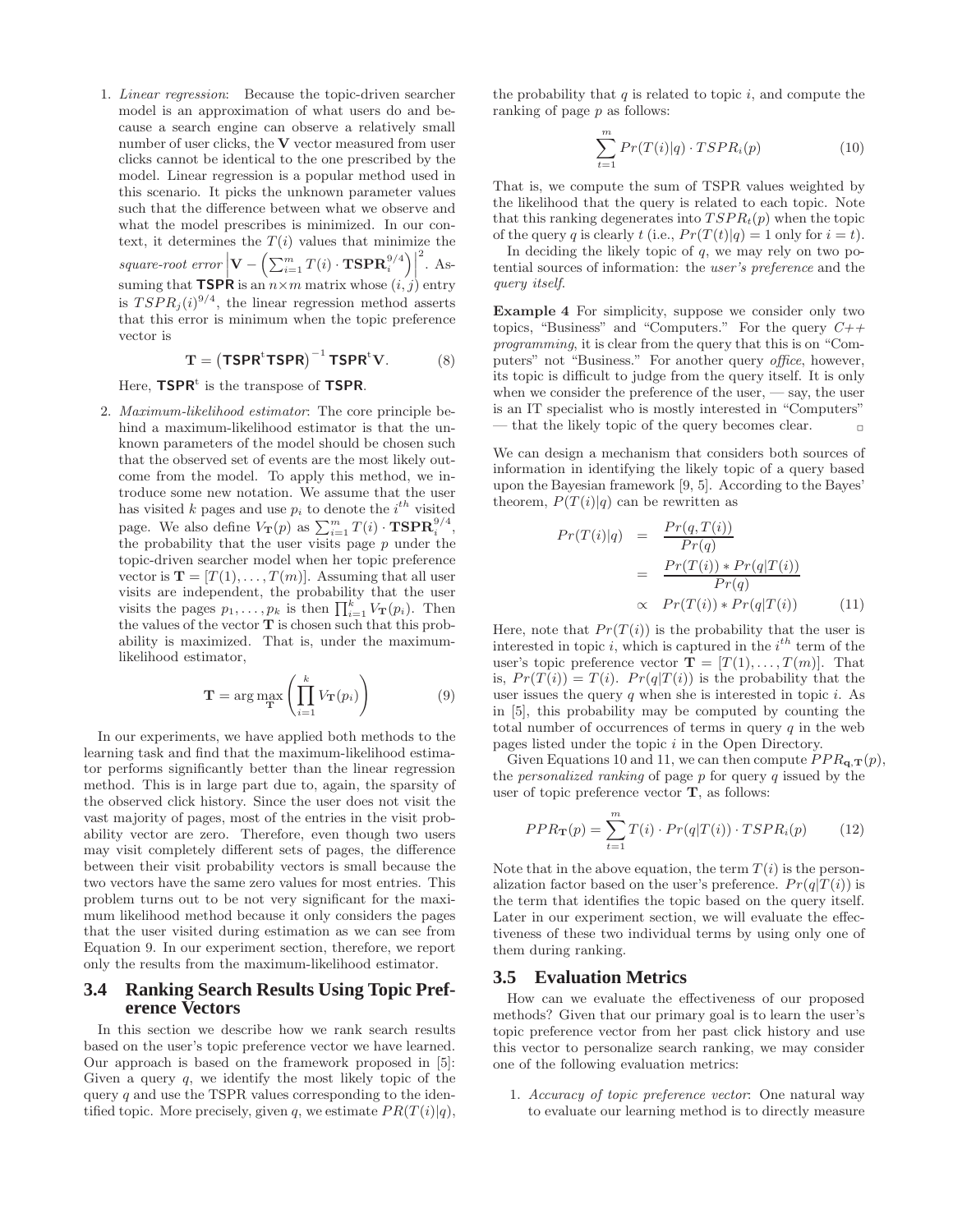the difference between the user's actual topic preference vector and the learned vector. For this purpose, we may use the relative error between the two:

$$
E(\mathbf{T_e}) = \frac{|\mathbf{T_e} - \mathbf{T}|}{|\mathbf{T}|}
$$
(13)

Here T denotes the user's actual topic preference vector and T<sup>e</sup> denotes our estimation based on the user's click history.

2. Accuracy of personalized ranking: Our final goal is to personalize search results based on the user's preference. Therefore, we may use the accuracy of the final personalized ranking (as opposed to the accuracy of the user's topic preference vector) as our evaluation metric. We illustrate why this metric may be more useful using the following example.

Example 5 We consider only two topics and 5 pages. Suppose that the two topics are closely related, and their TSPR values are identical. That is, for example,

$$
\mathbf{TSPR}_1 = \mathbf{TSPR}_2 = [0.8, 0.1, 0, 0, 0.1].
$$

Now consider two users whose topic preference vectors are  $\mathbf{T}_1 = [1, 0]$  and  $\mathbf{T}_2 = [0, 1]$ , respectively. In this scenario, note that even though the users' topic preference vectors are completely different, their visit probability vectors are identical:

$$
\begin{array}{rcl}\n\mathbf{V}_{\mathbf{T}_1} & = & 1 \cdot \mathbf{TSPR}_1 + 0 \cdot \mathbf{TSPR}_2 \\
& = & 0 \cdot \mathbf{TSPR}_1 + 1 \cdot \mathbf{TSPR}_2 = \mathbf{V}_{\mathbf{T}_2}\n\end{array}
$$

Therefore, it is not possible to learn the users' exact topic preference vectors from their visit history.

Fortunately in this case, the difference in the weights of the topic preference vectors do not matter; the personalized ranking for the two users are always the same

$$
Pr(T(1)|q) \cdot \mathbf{TSPR}_1 + Pr(T(2)|q) \cdot \mathbf{TSPR}_2 = \mathbf{TSPR}_1.
$$

The above example illustrates that even though our estimated topic preference vector may not be the same as the user's actual vector, the final personalized ranking can still be accurate, making our learning method useful. To evaluate how well we can compute the user's personalized ranking, we use the Kendall's  $\tau$ distance [10] between our *estimated* ranking and the *ideal* ranking. That is, let  $\sigma_k$  be the sorted list of top-k pages based on the estimated personalized ranking scores. Let  $\sigma'_k$  be the sorted top-k list based on the the personalized ranking computed from the user's true preference vector. Let S be the union of  $\sigma_k$  and  $\sigma'_k$ . Then the Kendall  $\tau$  distance between  $\sigma_k$  and  $\sigma'_k$ is computed as

$$
\tau(\sigma_k, \sigma'_k) = \frac{|(i, j) : i, j \in S, \sigma_k(i) < \sigma_k(j), \sigma'_k(i) > \sigma'_k(j)|}{|S| * |S - 1|} \tag{14}
$$

The value of Kendall's  $\tau$  distance ranges between 0 and 1, taking 0 when the two ranks are identical. Given that most users never look beyond the top 20 entries in search results  $[1]$ , using a k value between 10 and 100 may be a good choice to compare the difference in the ranks perceived by the users.

3. Improvement in search quality: The ultimate success of a personalized ranking scheme can be measured by the quality of the search results determined by the users. Given that an effective ranking scheme should place relevant pages close to the top of the search results, we may use the average rank of relevant pages in the search result as a measure of its quality if we know what pages users deem relevant to each query.

In the next section, we evaluate the effectiveness of our personalized search framework using all three metrics described above.

# **4. EXPERIMENTS**

In this section we discuss various experiments we have done to evaluate our proposed methods and show the results. We first describe our experimental setup in Section 4.1. Then in Section 4.2 we describe a simulation-based experiment to measure the accuracy of our learning method. Finally in Section 4.3 we present the results from our user survey that measures the perceived quality of our personalized ranking method.

# **4.1 Experimental Setup**

In order to apply the three evaluation metrics described in Section 3.5, we need the following three datasets: (1) users' click history, (2) the set of pages that are deemed relevant to the queries that they issue, and (3) the Topic-Sensitive PageRank values for each page.

To collect these data, we have contacted 10 subjects in the UCLA Computer Science Department and collected 6 months of their search history by recording all the queries they issued to Google and the search results that they clicked on. Table 2 shows some high-level statistics on this query trace.

| Statistics                      | Value               |
|---------------------------------|---------------------|
| $\#$ of subjects                |                     |
| Collection period               | $04/2004 - 10/2004$ |
| $Avg \#$ of queries per subject | 255.6               |
| Ave $\#$ of clicks per query    | 0.91                |

Table 2: Statistics on our dataset

To identify the set of pages that are relevant to queries, we carried out a human survey. In this survey, we first picked the most frequent 10 queries in our query trace, and for each query, each of the 10 subjects were shown 10 randomly selected pages in our repository that match the query. Then the subjects were asked to select the pages they found relevant to their own information need for that query. On average 3.1 (out of 10) search results were considered relevant to each query by each user in our survey.

Finally, we computed TSPR values for 500 million web pages collected in a large scale crawl in 2005. That is, based on the link structure captured in the snapshot, we computed the original PageRank and the Topic-Sensitive PageRank values for each of the 16 first-level topic listed in the Open Directory. The computation of these values was performed on a workstation equipped with a 2.4GHz Pentium 4 CPU and 1GB of RAM. The computation of 500 million TSPR values roughly took 10 hours to finish for each topic on the workstation.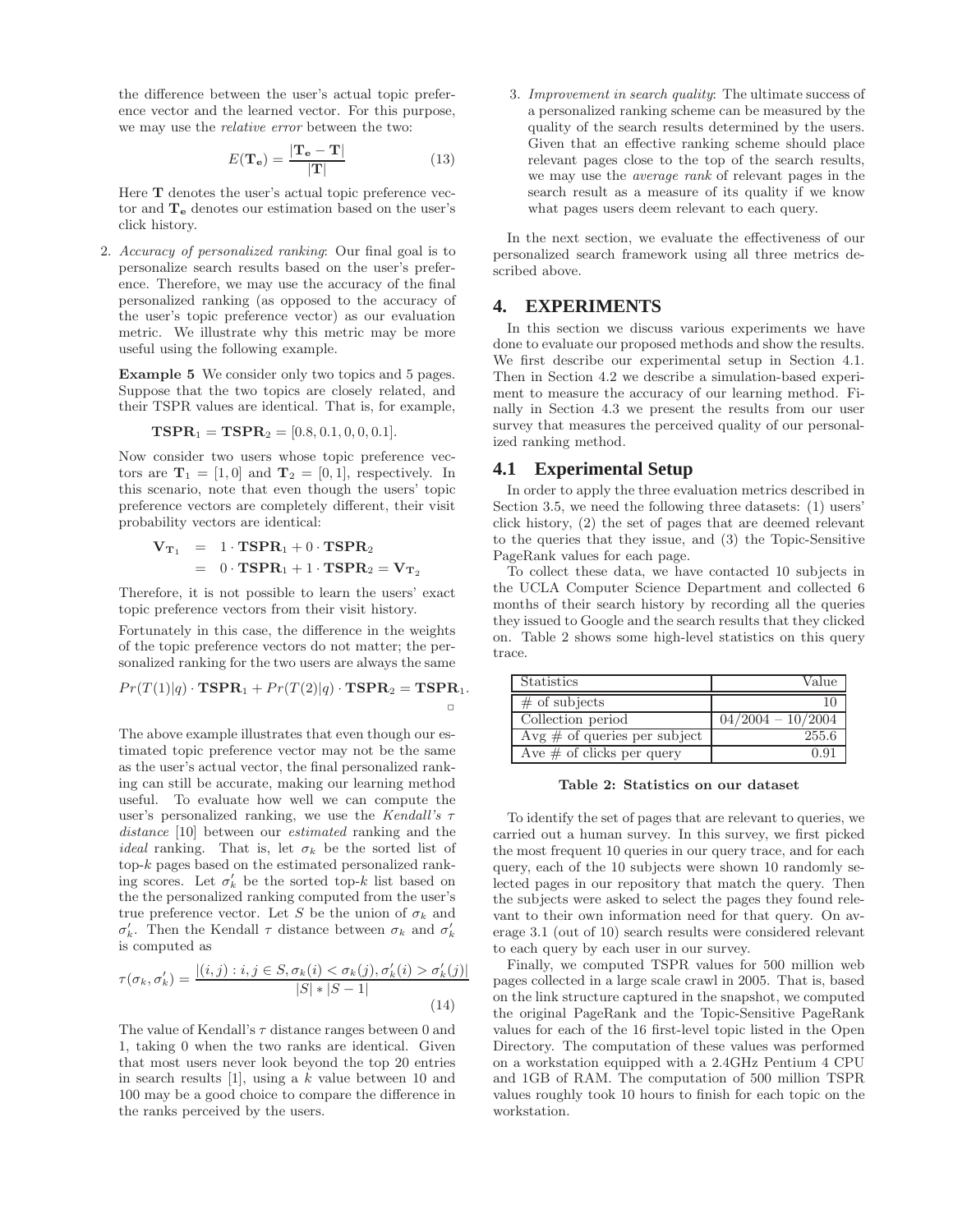# **4.2 Accuracy of Learning Method**

In this section we first try to measure the accuracy of our learning method. Here, we are concerned with both the accuracy of our method and the size of the click history necessary for accurate estimation. Even if a user's preference can be learned accurately in principle, it may not be possible in practice if it requires a sample size significantly larger than what we can actually collect.

The best way of measuring the accuracy of our method is to estimate the users' topic preferences from the real-life data we have collected, and ask the users how accurate our results are. The problem with this method is that, although users could tell which are the topics they are most interested in, it tends to be very difficult for them to assign an accurate weight to each of these topics. For example, if a user is interested in "Computers" and "News," is her topic preference vector  $[0.5, 0.5]$  or  $[0.4, 0.6]$ ? This innate inaccuracy in users' topic preference estimations makes it difficult to investigate the accuracy of our method using real-life data.

Thus, we will use a synthetic dataset generated by simulation based on our topic-driven searcher model:

- 1. Generation of topic preference vector. In our implementation, the number of topics the user is interested in is fixed to K as an experimental parameter. Then we randomly choose  $K$  topics and assign random weights to each selected topic. The weights for other topics are set to 0. The vector is normalized to sum up to one.
- 2. Generation of click history. Once we generate a user's topic preference vector, we generate a sequence of L clicks done by the user using the visit probability distribution dictated by our model (Equation 6 in Section 3.2).

#### *4.2.1 Accuracy of estimated topic preference vector*

In order to measure the accuracy of the estimated topic preference vector we generate synthetic user click traces as described above and measure the relative error of our estimated vector compared to the true preference vector (Equation 13). Figure 1 shows the results from this experiment. In the graph, the height of a bar corresponds to the average relative error at the given  $K$  and  $L$  values.

From the figure, we see that at the same  $K$  value, as the sample size  $L$  increases, the relative error of our method generally decreases. For instance, when  $K = 4$ , the relative error at  $L = 10$  is 0.66, but the error goes down to 0.46 when  $L = 1000$ . For most K values, we also observe that beyond the sample size  $L = 100$ , the decreasing trend of the relative error becomes much less significant. For example, when  $K = 4$ , the relative error at  $L = 100$  is 0.4, but the error actually gets slightly larger to 0.41 when  $L = 500$ . In the graph, an interesting number to note is when  $K = 3$  and  $L = 100$ , because this is the setting that we expect to see in practical scenarios.<sup>4</sup> At this parameter setting  $(K = 3,$  $L = 100$ ) the average relative error from our estimation is 0.3, indicating that we can learn the user's topic preference vector with 70% accuracy. The graph also shows that as the



Figure 1: Relative errors in estimated weights

user gets interested in more topics (i.e., as  $K$  increases), the accuracy of our method generally gets worse. This trend is expected because when  $K$  is large the user visits pages on diverse topics. Therefore, we need to collect a larger number of overall clicks, to obtain a similar number of clicks on the pages on a particular topic.



Figure 2: Comparison of relative errors in estimated weights on sample size 100

In Figure 2, we try to see whether our estimation is meaningful at all by comparing it against the baseline estimation, which assumes an equal weight for every topic (i.e.,  $T(i) = \frac{1}{16}$  for  $i = 1, \ldots, 16$ . The graph for our method is based on when  $L = 100$ . From the graph, we can see that when the users are interested in a relatively few number of topics  $(1 \leq K \leq 6)$ , our estimate can be meaningful. The relative error is significantly smaller than for the baseline estimation, indicating that we do get to learn the user's general preference. However, when the user interest is very diverse, the graph shows that we need to collect much more user-click-history data in order to obtain a meaningful esti-

<sup>4</sup>This statement is based on the fact that we were able to collect an average of 200 clicks per user in 7 months and that the analysis of this trace indicates that a typical user is interested in 3 to 4 topics out of 16.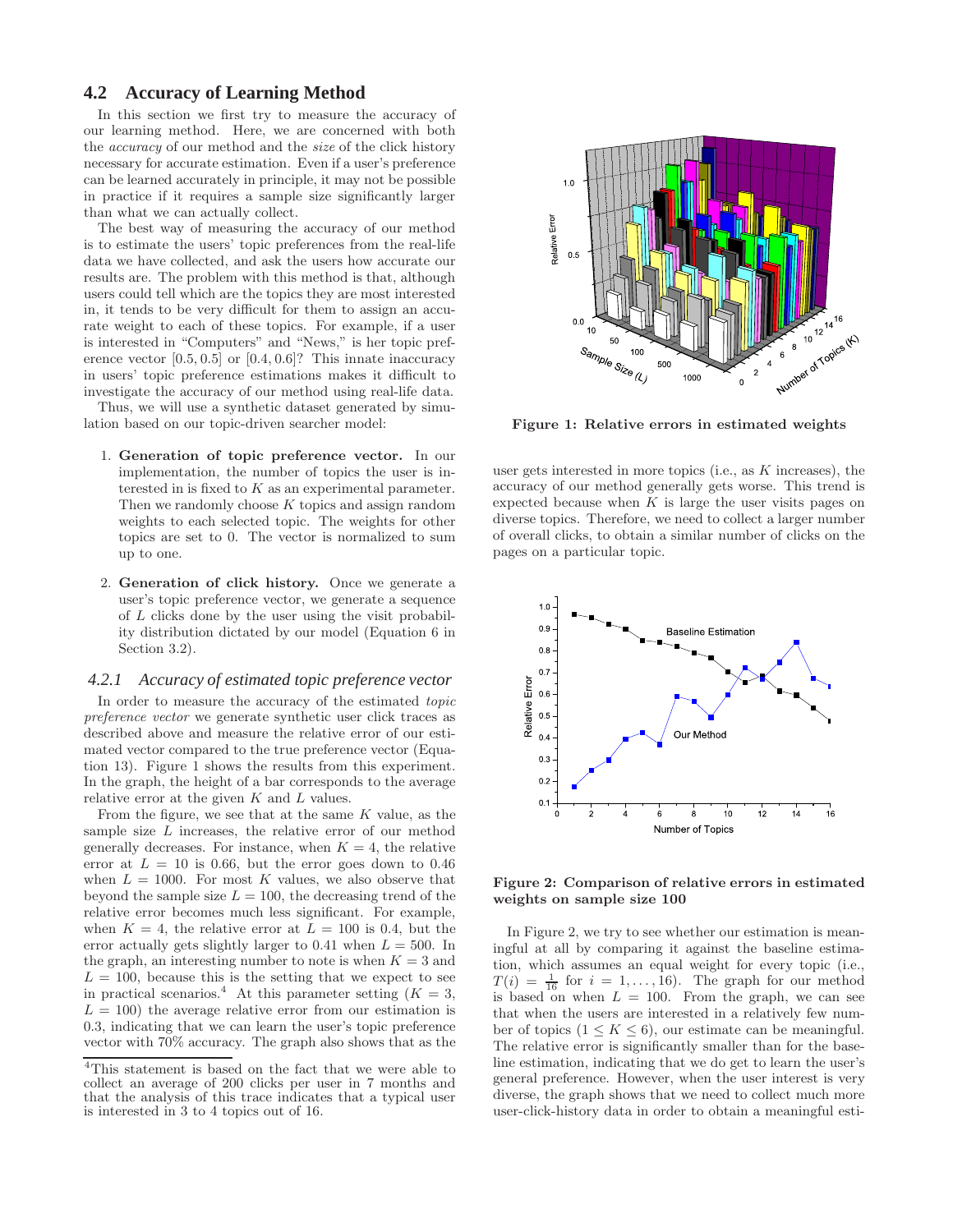mate for the user preference.

#### *4.2.2 Accuracy of Personalized PageRank*



Figure 3: Differences in rankings of top 20 pages

We now investigate the accuracy of our *personalized rank*ing. To measure this accuracy, we again generate synthetic user click data based on our model and estimate the user's topic preference vector. We then compute the Kendall's  $\tau$ distance between the ranking computed from the estimated preference vector and the ranking computed from the true preference vector. Figure 3 shows the results when the distance is computed for the top 20 pages.<sup>5</sup> We can see from the figure that, in spite of the relatively large relative error reported in the previous section, our method produces pretty good rankings. For example, when  $K = 3$  and  $L = 100$ , the distance is 0.05, meaning that only 5% of the pairs in our ranking are reversed compared to the true ranking.



Figure 4: Comparison of differences in rankings of top 20 pages on sample size 100

We now compare our personalized ranking against two other baseline rankings: (1) a ranking based on general PageRank and (2) a ranking based on Equation 12, but assuming that all topic weights are equal (i.e.,  $T(i) = \frac{1}{16}$  for  $i = 1, \ldots, 16$ . This comparsion will indicate how much improvement we get from our topic preference estimation. In Figure 4 we compare the Kendall's  $\tau$  distance of the three ranking methods for our synthetic data. From the graph, we can see that our method consistently produces much smaller distances than the two baseline rankings, indicating the effectiveness of our learning method.

## **4.3 Quality of Personalized Search**

We now try to measure how much our personalization method improves the overall quality of search results based on our user survey. To measure this improvement we compare the following four ranking mechanisms:

- General PageRank: Given a query, we rank the pages that match the query based on their global PageRank values.
- Topic-Sensitive PageRank: We rank pages assuming that the user is interested in all topics. That is, we rank pages based on  $PPR_{\textbf{T}}(p)$  of Equation 12, but assuming that  $T(i) = \frac{1}{16}$  for  $i = 1, \ldots, 16$ . This represents a ranking method that does not take the user's preference into account.
- Personalized Topic-Sensitive PageRank: We rank pages based on Equation 12 using the estimated topic preference vector, but excluding the second term  $Pr(q|T(i))$ . That is, we rank pages by  $\sum_{i=1}^{m} T(i) \cdot TSPR_i(p)$ . This represents a ranking method that uses the user preference, but not the query in identifying the likely topic of the query.
- Query-Biased Personalized Topic-Sensitive PageRank: We rank pages based on Equation 12 without omitting any terms. This represents a ranking method that uses both the user preference and the query to identify the likely topic of the query.

In order to measure the quality of a ranking method, we use the data collected from the user survey described in Section 4.1. In the survey, for each of the 10 most common queries from our query trace, we asked our subjects to select the pages that they consider relevant to their own information need among 10 random pages in our repository that match the query. Considering that the queries chosen by us might not be the ones the users would issue in real life (and thus users may not care about the performance of our method on the queries), we also asked each subject to give the probability of her issuing each query in real life. Then for each of our subjects and queries, we compute the weighted average rank of the selected pages using the following formula under each ranking mechanism:

$$
AvgRank(u,q) = \sum_{p \in S} Pr(q|u) * R(p) \tag{15}
$$

Here  $S$  denotes the set of pages the user  $u$  selected for query q,  $Pr(q|u)$  denotes the probability that user u issues query q, and  $R(p)$  denotes the rank of page p by the given ranking mechanism. Smaller AvgRank values indicate better placements of relevant results, or better result quality.

 $5\mathrm{We}$  also computed the distance for top- $k$  pages for larger  $k$ values and the results were similar.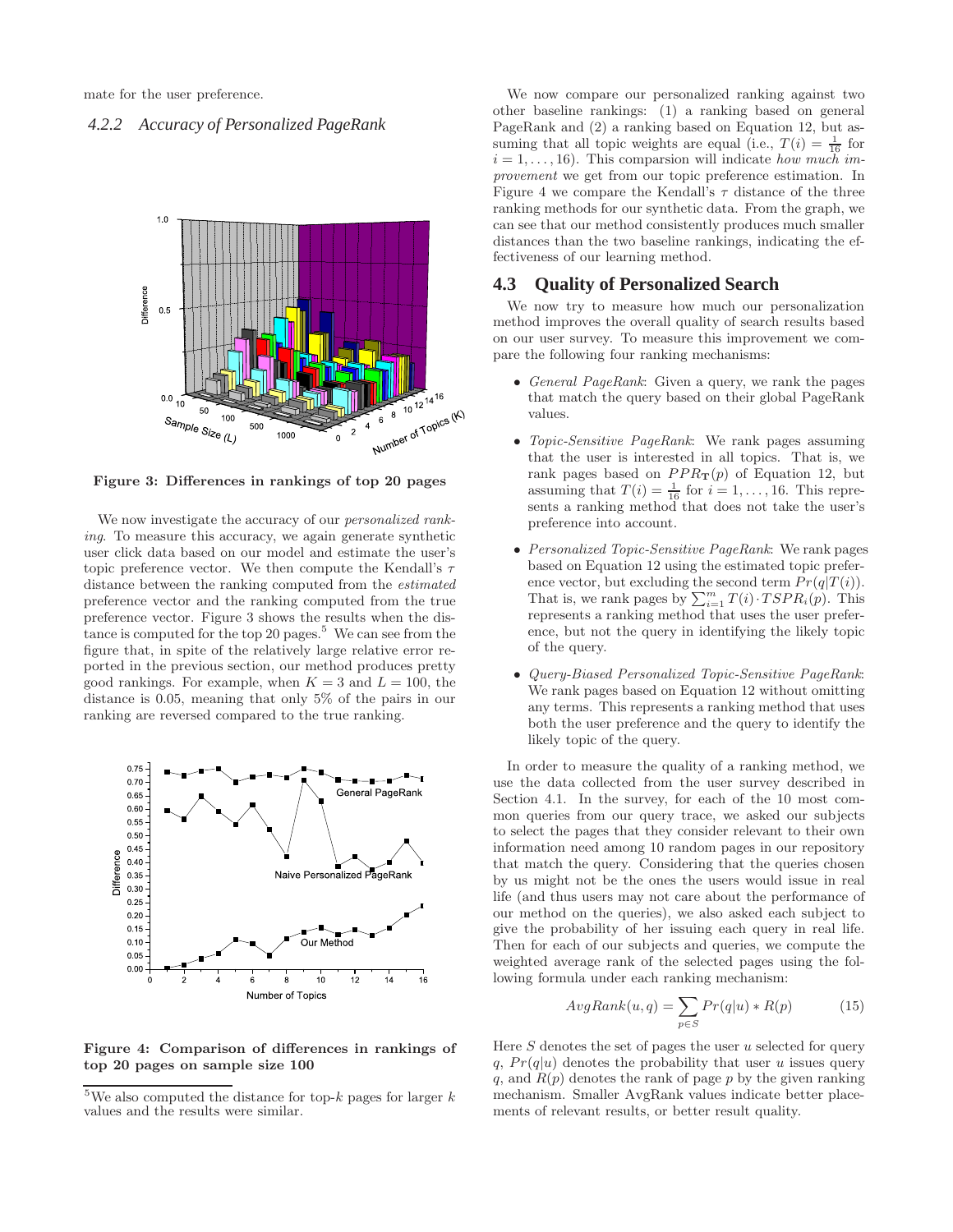In Figure 5 we aggregate the results by queries to show how well our methods perform for different queries. The horizontal dotted lines in the graph show the average  $Av$ gRank over all queries. We can see that our personalization scheme is very effective and achieves significant performance improvement over traditional methods for most queries. The average improvements of Personalized Page-Rank and Query-Biased Personalized PageRank over Topic-Sensitive PageRank, over all queries, are 32.8% and 24.9%, respectively.

We note that, from our experimental results, although the Query-Biased Personalized PageRank takes more information (both the user's topic preference and the query she issues) into consideration, it performs worse than Personalized PageRank in most cases. This result is quite surprising, but the difference is too small to draw a meaningful conclusion. It will be an interesting future work to see whether the Personalized PageRank indeed performs better than the Query-Biased Personalized PageRank in general and if it does, investigate the reason behind it.



Figure 5: Comparison of weighted average rankings of selected pages by queries (Lower is better)

In Figure 6 we aggregate the results by participants to show the overall effectiveness of our methods for each user. The horizontal dotted lines in the graph show the average results of all participants. We can see that the two personalization-based methods outperform the traditional methods in all cases. For example, the Personalized Page-Rank method outperforms Topic-Sensitive PageRank by more than 70% for the  $2^{nd}$  participant, while for the  $6^{th}$  participant the improvement is only around 7%. This demonstrates that the effectiveness of personalization depends on the user's search habits. For example, if the user is not likely to issue ambiguous queries, then Topic-Sensitive PageRank should be able to capture her search intentions pretty well, thus decreasing the improvement our methods could achieve. Nevertheless, our methods still greatly improve over the traditional ones overall. The average improvements of Personalized PageRank and Query-Biased Personalized PageRank over Topic-Sensitive PageRank, over all participants, are 24.2% and 15.2%, respectively.



Figure 6: Comparison of weighted average rankings of selected pages by participants (Lower is better)

# **5. RELATED WORK**

After the original PageRank paper [11] was published, there has been considerable research on Personalized Page-Rank [5, 12, 13, 14, 15]. A large body of this work studies the scalability and performance issues because computing Personalized PageRank for every user may not scale to billions of users. For example, [5, 13, 14] provide a framework to limit the bias vector space during the computation of PageRanks, so that acceptable performance can be achieved. Other than the scalability studies, [12] tries to tailor the PageRank vectors based on query terms (but not by individual users). In [15] Personalized PageRanks are computed based on the user profiles explicitly specified by the users. Our work is different from this body of work in that we focus on developing an automatic learning mechanism for user preferences, so that they can be used to compute Personalized PageRank.

Researchers have also proposed ways to personalize web search based on ideas other than PageRank [16, 17, 18]. For example, [16] extends the well-known HITS algorithm by artificially increasing the authority and hub scores of the pages marked "relevant" by the user in previous searches. [17] explores ways to consider the topic category of a page during ranking using user-specified topics of interest. [18] does a sophisticated analysis on the correlation between users, their queries and search results clicked to model user preferences, but due to the complexity of the analysis, we believe this method is difficult to scale to general search engines.

There also exists much research on learning a user's preference from pages she visited [19, 20, 21]. This body of work, however, mainly relies on content analysis of the visited pages, differently from our work. In [19], for example, multiple TF-IDF vectors are generated, each representing the user's interests in one area. In [20] pages visited by the user are categorized by their similarities to a set of precategorized pages, and user preferences are represented by the topic categories of pages in her browsing history. In [21]

<sup>6</sup>These improvements are statistically significant under the two-sample t-test at the 0.05 level.